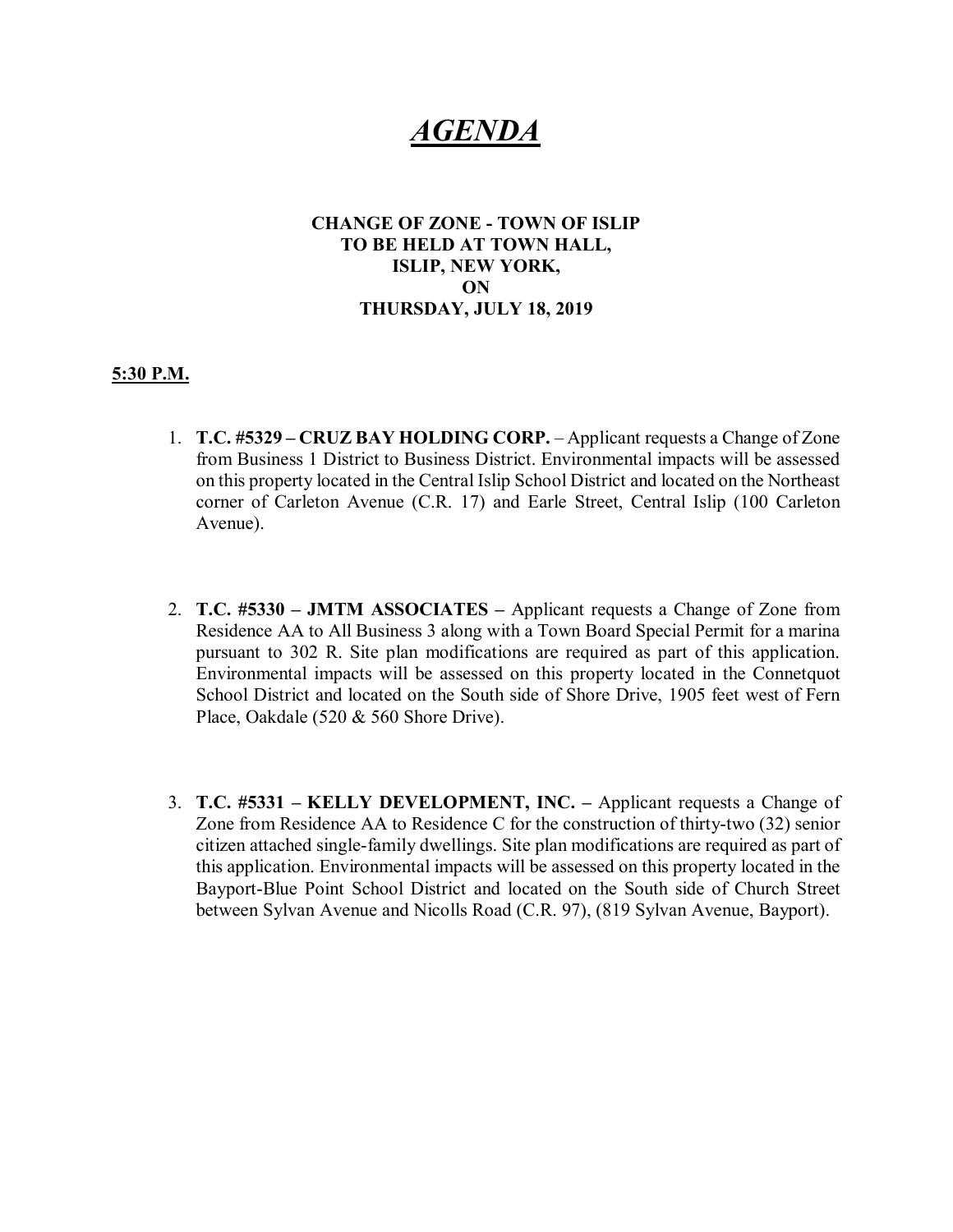## *AGENDA*

### **CHANGE OF ZONE - TOWN OF ISLIP TO BE HELD AT TOWN HALL, ISLIP, NEW YORK, ON THURSDAY, JULY 18, 2019 (continued)**

**5:30 P.M.**

### **DECISION ITEM**

**T.C. #5325 – ISLIP TERRACE LLC CRP SUNRISE OWNER LLC –** Applicant requests a Modification of Covenants and Restrictions associated with T.C. #5256 in order to reduce the number of required affordable apartment units. Environmental impacts will be assessed on this property located in the East Islip School District and located on the North side of Sunrise Highway Service Road (S.R. 27), approximately 210 feet east of Craig B. Gariepy Avenue, Islip Terrace (3025 Sunrise Highway). Let to reduce the number of required affordable apartment units. Environment to reduce the number of required affordable apartment units. Environment pacts will be assessed on this property located in the East Islip School